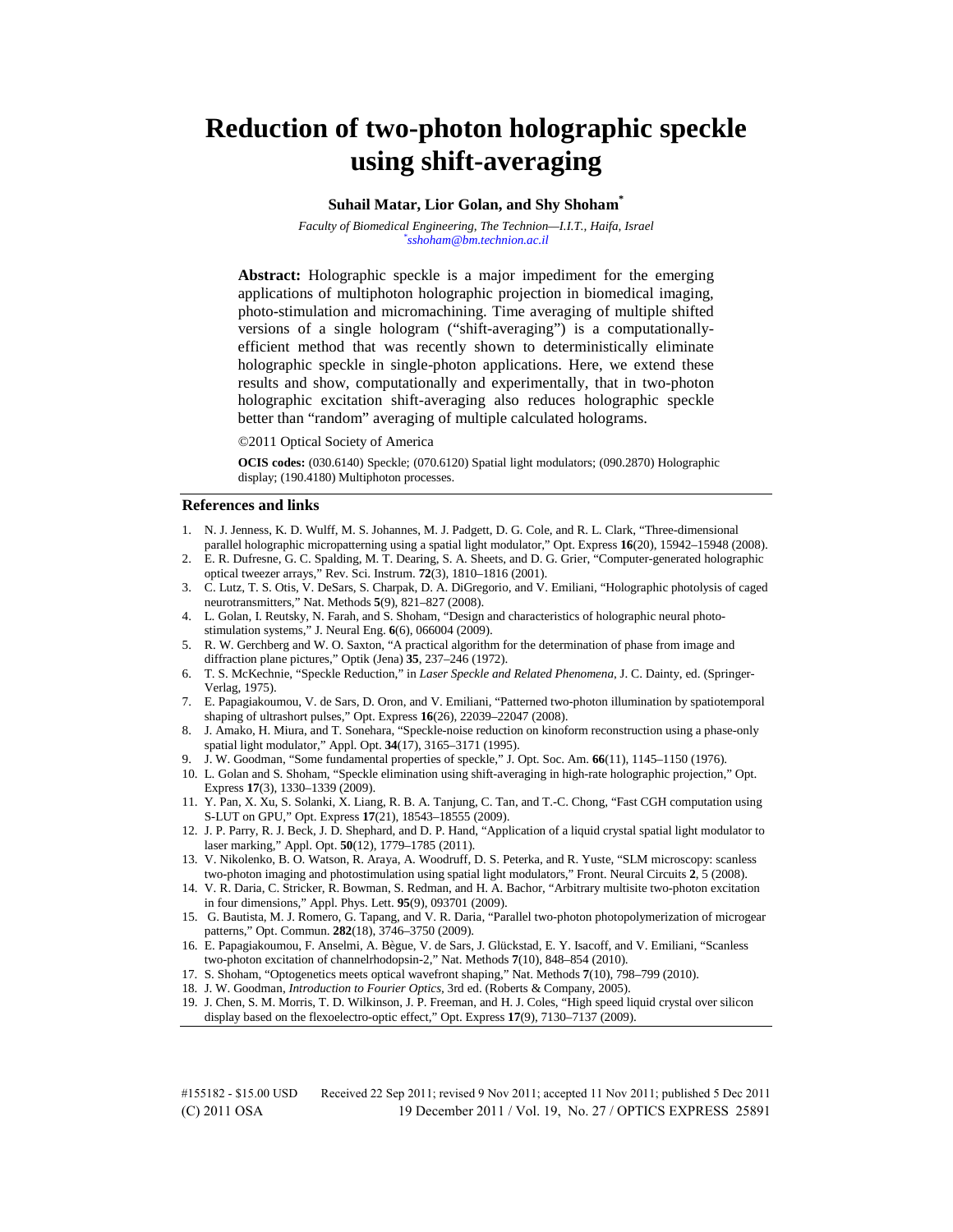#### **1. Introduction**

Computer Generated Holographic (CGH) projection using Liquid-Crystal Spatial Light Modulators (LC-SLMs) is a powerful strategy for generating intense multi-focal dynamical light distributions in two or three dimensions, which has recently found applications in a variety of technological fields, including micro-fabrication [1], optical trapping [2] and neural stimulation [3,4]. SLMs have the added advantage of being dynamic; rapidly-changing sequences of CGHs may be displayed, with rates of up to several kHz.

Holographic speckle is a major source of image distortion associated with the projection of patterns consisting of contiguous shapes (rather than sparse diffraction-limited spots), as required by certain applications, such as microfabrication and neural stimulation [3,4]. In the reconstruction plane, a rectangular lattice of sinc-shaped Point Spread Functions (PSFs) is observed. Ideally, the complex amplitude of each such PSF should be user-defined. However, most phase retrieval algorithms, such as the Gerchberg-Saxton algorithm [5], only present restrictions on the magnitude of the field in the SLM and the reconstruction plane, with the phases remaining as free parameters. In practice, this results in random interferences between the contiguous PSFs leading to speckled light patterns. A common theme for many of the methods developed to solve or circumvent this problem is time-averaging [6]. For example, using a rotating diffuser, it is possible to physically average many instances of the resultant pattern, each with a different pseudo-random phase function, thus reducing speckle [7]. This, however, requires another optical element in the path, which could prove costly in terms of image quality. Another solution is to calculate N different holograms for the same desired pattern and display them in rapid succession [8], causing the speckle contrast to be reduced by a factor of  $N^{1/2}$  [9]. Of course, this method is marred by significantly heavier computational demands per pattern.

Recently, we introduced shift-averaging [10], a new method for speckle elimination in which a *single hologram* is calculated and undergoes several periodic two-dimensional cyclic shifts, which are sequentially displayed (as in regular time averaging). We found that cyclic shifts can be chosen that ensure the *deterministic elimination* of the mathematical cross-terms describing the interference between each pair of PSFs in the *time-averaged intensity* of the reconstruction plane pattern. In practice, this deterministic elimination (instead of random averaging in conventional time averaging) yields a major reduction of the intensity speckle contrast even when averaging a small number of holograms. Combined with the associated major reduction in computational burden, this has lead to the rapid adoption of this technique in applications ranging from holographic televisions [11], to one-photon neural stimulation [4] to laser marking [12] (which is likely to increase as faster SLMs become increasingly available).

One of the most exciting recent developments in holographic projection is the emergence of major applications where nonlinear optical excitation is used to achieve tight axial sectioning. These emerging applications include two-photon holographic fluorescence microscopy [13,14], photo-polymerization [1,15] and activation of light-gated ion channels for stimulating neurons in the brain [16]. The problem of holographic speckle is even more critical in nonlinear projection than it is in one-photon projection: partially because speckle contrast is much stronger in  $\langle I^2 \rangle$  than it is in  $\langle I \rangle$  [7] and partially because the use of image patches is more crucial in nonlinear excitation where high numerical aperture objectives are used and individual diffraction limited spots have submicron dimensions that are too small to excite "large" targets like cells [16,17]. In certain applications of two-photon CGH, holographic speckle has arguably emerged as the absolute limiting factor, and has led researchers to explore "smoother" alternatives like generalized phase contrast [16]. A simple speckle-reduction solution like shift-averaging, could potentially be useful in tackling this challenge, however, shift-averaging deterministically eliminates speckle-forming cross-terms only in the time-averaged light intensity. In contrast, the expression for the time-averaged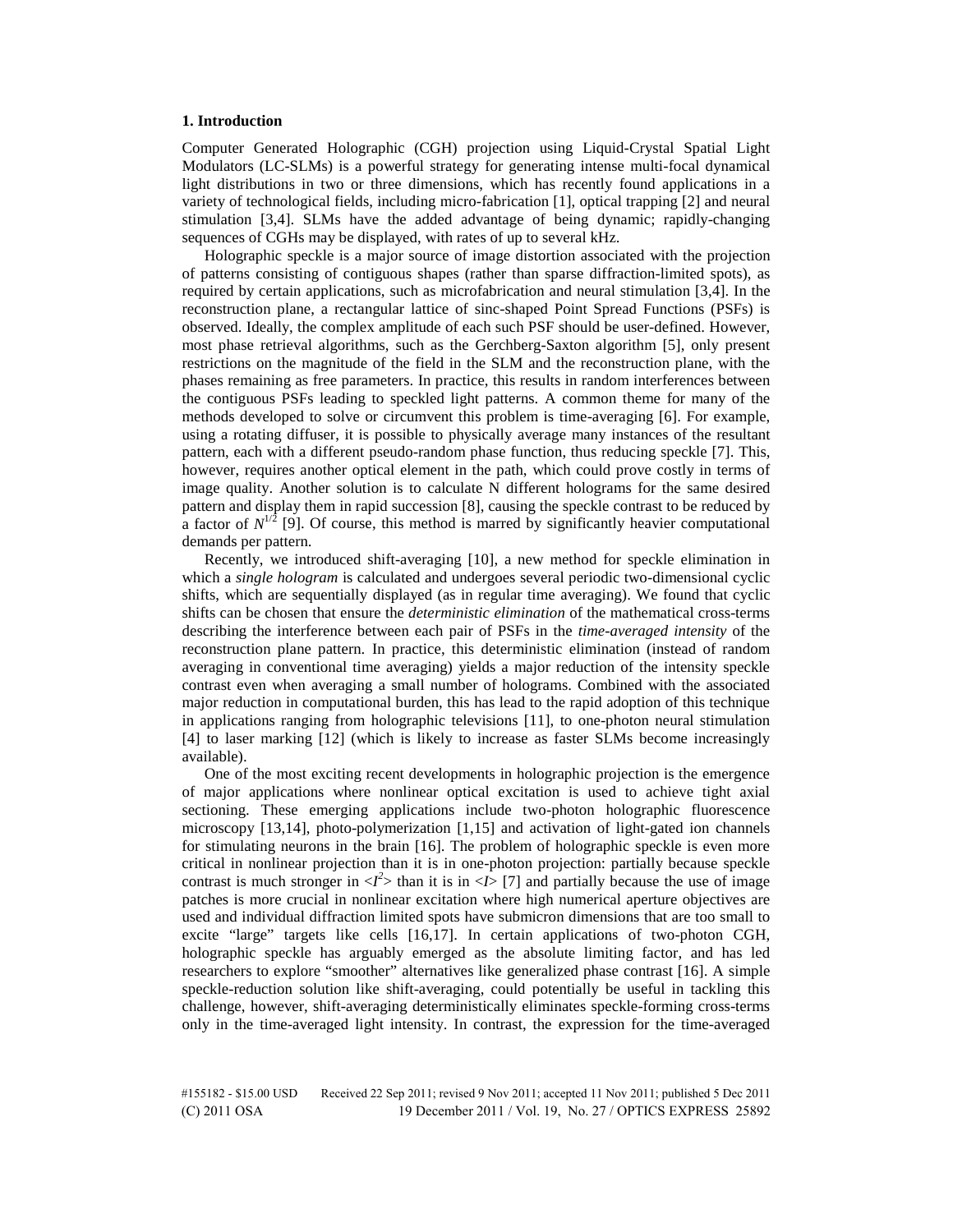*squared-*intensity, which determines the integrated efficacy of two-photon phenomena, has a significantly more complex mathematical structure with a dramatically higher number of cross-terms, and there is no a priori reason to assume that it would become speckle-free under shift averaging.

In this paper, we study the performance of shift-averaging for reducing speckle noise in the squared intensity pattern. In section 2, the mathematical ground for one-photon shiftaveraging is first laid, followed by an analysis of the effect of shift-averaging on speckle noise in the two-photon case, which is then demonstrated by a simulation in section 3. Section 4 presents the experimental results obtained using a two-photon holographic projection system, which are discussed, along with the other findings, in section 5.

## **2. Mathematical analysis**

### *2.1 One-photon case*

The following mathematical derivations directly follow [10]. For simplicity, we assume a square SLM containing  $M \times M$  pixels and define the phase-only hologram as a 2D matrix:

$$
F_{mn} = \exp(i\phi_{mn}); \quad m, n = 1, 2, ..., M,
$$
 (1)

where  $\phi_{mn}$  are the phase values displayed on the SLM. The 2D discrete Fourier transform (DFT) of the SLM plane, a complex-valued 2D matrix, can be defined as

$$
f_{kl} = \sum_{m,n=0}^{M-1} \exp\left(i\phi_{mn}\right) \exp\left[i2\pi\left(\frac{mk}{M} + \frac{nl}{M}\right)\right] = \sqrt{I_{kl}} \exp\left(i\psi_{kl}\right). \tag{2}
$$

A plane wave interacting with the SLM would have its amplitude transmitted according to

$$
t(x, y) = \text{rect}(x, y) \left\{ \left[ \sum_{m,n=1}^{M} \exp(i\phi_{mn}) \delta(x - \frac{m}{M}, y - \frac{n}{M}) \right] \otimes \text{rect}(\frac{x}{M}, \frac{y}{M}) \right\},\qquad(3)
$$

where ⊗ indicates the convolution operation and where the definitions of the rect and delta are according to [18]. If we also assume a wave with a unit-amplitude, the electrical field in the reconstruction plane may be written as

$$
E(u,v) = \mathcal{F}(t(x,y)) = \sum_{k=-\infty}^{\infty} \sum_{l=-\infty}^{\infty} f_{kl} S_{kl}(u,v),
$$
 (4)

assuming  $f_{kl}$  values are periodic in *k* and *l*, with periodicity *M*. The series of functions  $S_{kl}$  are assumed to include all the mathematical information describing the wave's propagation through optical apertures, such as that of the SLM or that of any lens in the system. It also includes a slowly decaying sinc envelope brought about by the finite size of the SLM's pixel. For example, if the initial wave overfills the SLM's aperture, but is not truncated by any lenses that follow,  $S_{kl}$  would become

$$
S_{kl}(u, v) = \operatorname{sinc}(u - k, v - l) \cdot \operatorname{sinc}(\frac{u}{M}, \frac{v}{M});
$$
\n(5)

if, on the other hand, the wave were to overfill a lens,  $S_{kl}$  would include a Bessel term. However, the exact constituents of  $S_{kl}$  are implicit in the rest of the analysis, provided that it maintains the form of a narrow Point Spread Function (PSF).

It follows from Eqs. (4) and (5) that the reconstruction plane can be thought of as an infinite 2D lattice of such PSFs, each with its own phase introduced by the  $f_{kl}$  values. In the case of Eq. (5), each such PSF is equal to zero in all lattice points save the one corresponding to it, rendering the reconstruction on the lattice points exact and interference-free. However, in every other point in the reconstruction plane, an interference occurs between the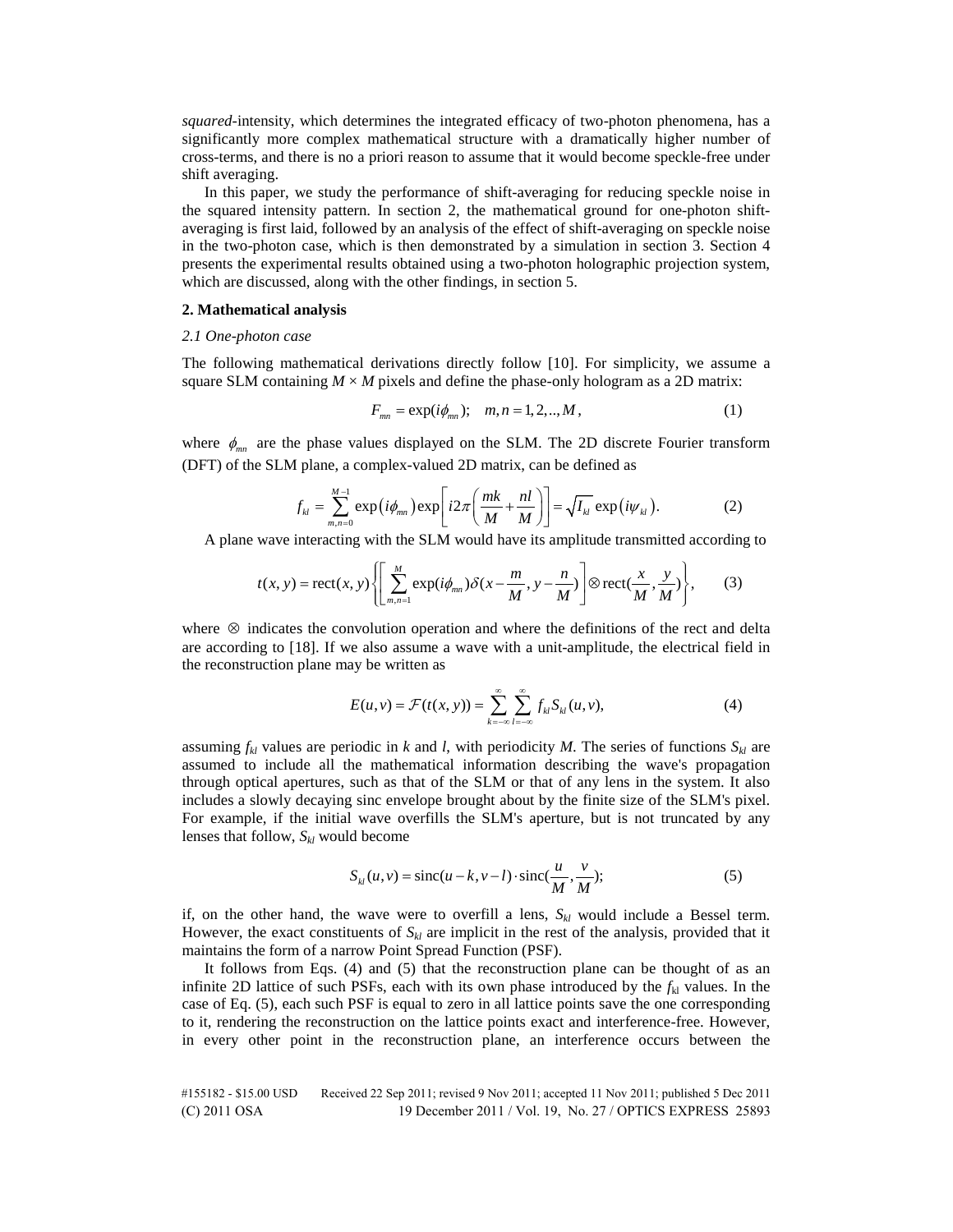contributions of an infinite number of PSFs from all lattice points; assuming the desired reconstructed shape is that of a contiguous patch, the randomness of the phase values of  $f_{k}$ causes rapid spatial fluctuations in the electrical field, which is manifested as speckle noise.

Because the PSFs are spatially narrow functions, it is possible to approximate the electrical field's value at a specific point  $(u, v)$ , by taking into account the contributions of the lattice points in its immediate neighborhood only, as shown in Fig. 1(a). Assuming a square neighborhood consisting of *c* by *c* such PSFs, the electrical field in each point can be approximated by

$$
E(u,v) \approx \sum_{k=1}^{c} \sum_{l=1}^{c} f_{kl} S_{kl}(u,v), \qquad (6)
$$

where the indices  $k$  and  $l$  are as shown in Fig. 1(a). The square modulus of the approximation in Eq. (6) describes the intensity at a point  $(u, v)$ :

$$
I(u,v) = |E(u,v)|^2 = E(u,v) \cdot E^*(u,v) = \sum_{k=1}^c \sum_{l=1}^c \sum_{r=1}^c \sum_{s=1}^c f_{kl} f_{rs}^* S_{kl} S_{rs},
$$
(7)

where we have defined two sets of indices:  $[k, l]$  and  $[r, s]$ .



Fig. 1. (a) Illustration of the *c* by *c* neighborhood of an arbitrary point in the  $(u, v)$  plane. (b) Illustration of two-dimensional cyclic shifts. Red ovals indicate a reference area in the hologram.

Assuming *N* holograms, theoretically resulting in the same reconstruction pattern but each accompanied with its own speckle patterns, and assuming they are displayed sequentially and periodically on the SLM at a fixed rate, the average intensity recorded over one period of display is given simply by averaging several instances of Eq. (7):

$$
\langle I(u,v)\rangle = \sum_{k=1}^{c} \sum_{k=1}^{c} \sum_{k=1}^{c} \sum_{k=1}^{c} S_{kl} S_{rs} \left(\frac{1}{N} \sum_{a=1}^{N} f_{kl}^{a} f_{rs}^{a,*}\right),
$$
(8)

where the index *a* refers to the a -th hologram. Using a one-photon system, a perfect timeaveraging-based speckle-elimination method would use *N* holograms that would eliminate all cross-terms, that is, the terms which include more than a single lattice points. Formulated mathematically, this requirement is akin to writing

$$
\frac{1}{N} \sum_{a=1}^{N} f_{kl}^{a} f_{rs}^{a,*} = \delta_{kr} \delta_{ls} |f_{kl}|^{2}, \qquad (9)
$$

where the deltas are Kronecker's deltas. In other words, ideally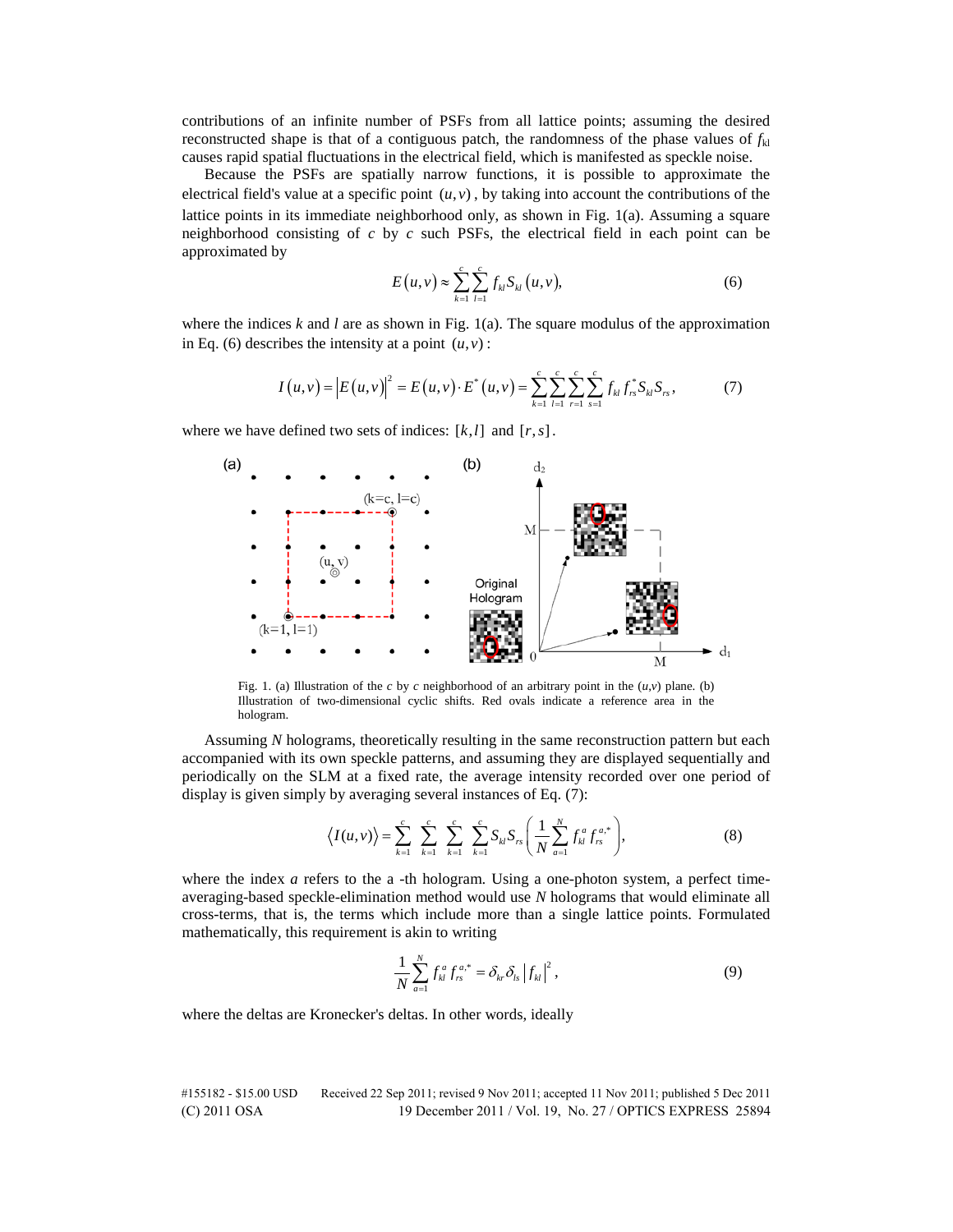$$
\left\langle I(u,v)\right\rangle_{ideal} = \sum_{k=1}^{c} \sum_{l=1}^{c} S_{kl}^{2} f_{kl} f_{kl}^{*} = \sum_{k=1}^{c} \sum_{l=1}^{c} S_{kl}^{2} I_{kl}.
$$
 (10)

In a previous paper [10], we have shown that by calculating only a *single* hologram and shifting its contents cyclically and periodically in a specific manner, the speckle is eliminated completely, in theory, and almost completely, in practice. Cyclic shifting, illustrated in Fig. 1(b), introduces a linear phase addition:

$$
f_{kl}^a = f_{kl} \cdot \exp\left[i2\pi \left(\frac{k \cdot d_1^a}{M} + \frac{l \cdot d_2^a}{M}\right)\right],\tag{11}
$$

where  $d_1^a$  and  $d_2^a$  indicate the amount of shift along each direction in the hologram plane. Choosing the following parameters:

$$
N = c^2, \quad d_1^{ab} = a \frac{M}{c}, \quad d_2^{ab} = b \frac{M}{c}, \tag{12}
$$

turns the left side of Eq. (9) into

$$
\frac{1}{c^2} \sum_{a=1}^{c} \sum_{b=1}^{c} f_{kl}^a f_{rs}^{a,*}
$$
\n
$$
= \frac{1}{c^2} f_{kl} f_{rs}^* \left( \sum_{a=1}^{c} \exp\left[i2\pi (k-r) \frac{a}{c}\right] \right) \left( \sum_{b=1}^{c} \exp\left[i2\pi (l-s) \frac{b}{c}\right] \right)
$$
\n
$$
= \delta_{k,r} \delta_{l,s} |f_{kl}|^2,
$$
\n(13)

where the last equation is true because the sums are of the roots of unity. The above result indicates that the specific two-dimensional cyclic, periodic shifting used for time-averaging purposes (shift-averaging, for short) theoretically eliminates all cross-terms from the average intensity of the electrical field in the reconstruction plane.

## *2.2 Two-photon case*

The previous subsection's results are confined to phenomena which are proportional to the field's intensity. However, in two-photon phenomena, which are proportional to the square of the intensity, using a time-averaging approach will yield an effect proportional to *the average of the squared intensities*, which is different from *a square of the averaged intensity* (a square of the expression in (8)). Therefore, the specific choice of shifts defined by (12) does not guarantee a speckle-free reconstruction in the two-photon case, and its effect requires a different analysis that will be presented in this subsection.

The squared intensity of a single holographic reconstruction is given by

$$
I^{2}(u,v) = |E(u,v)|^{4} = \left(\sum_{k=1}^{c} \sum_{l=1}^{c} \sum_{r=1}^{c} \sum_{s=1}^{c} f_{kl} f_{rs}^{*} S_{kl} S_{rs}\right) \left(\sum_{k=1}^{c} \sum_{l=1}^{c} \sum_{r=1}^{c} \sum_{s=1}^{c} f_{kl} f_{rs}^{*} S_{kl} S_{rs}\right)
$$
  

$$
= \sum_{k=1}^{c} \sum_{l=1}^{c} \sum_{r=1}^{c} \sum_{s=1}^{c} \sum_{l=1}^{c} \sum_{p=1}^{c} \sum_{q=1}^{c} f_{kl} f_{rs}^{*} f_{gh} f_{pq}^{*} S_{kl} S_{rs} S_{gh} S_{pq}, \qquad (14)
$$

where two new sets of indices were introduced:  $[g,h]$  and  $[p,q]$ . It is noteworthy that the number of terms for the squared intensity is now  $c^8$ , indicating a much more complex speckle pattern. Again, upon time-averaging, Eq. (14) becomes

$$
\left\langle I^{2}\left(u,v\right)\right\rangle =\sum_{k=1}^{c}\sum_{l=1}^{c}\sum_{s=1}^{c}\sum_{s=1}^{c}\sum_{h=1}^{c}\sum_{p=1}^{c}\sum_{q=1}^{c}\sum_{q=1}^{c}S_{kl}S_{rs}S_{gh}S_{pq}\left(\frac{1}{N}\sum_{a=1}^{N}f_{kl}^{a}f_{rs}^{a,*}f_{gh}^{a}f_{pq}^{a,*}\right).
$$
 (15)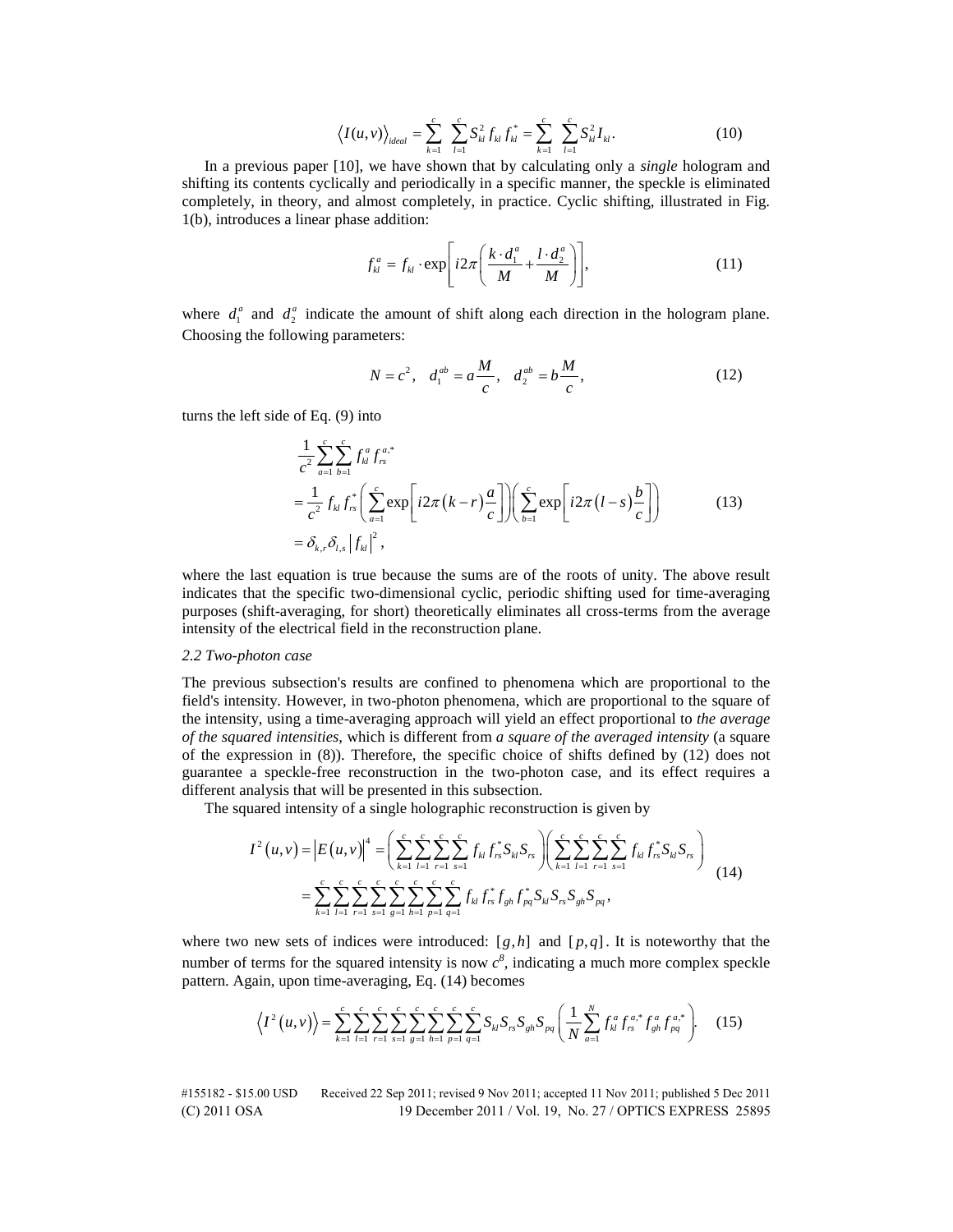The ideal averaging method would eliminate all  $c^{\delta}$  terms except those for which all the first indices from each of the four pair presented above coincide, as well as all of the second indices. In other words, ideal averaging would eliminate all cross-terms, leaving us with  $c<sup>2</sup>$ terms, each corresponding to a single lattice point. Mathematically put, ideally

$$
\frac{1}{N} \sum_{a=1}^{N} f_{kl}^{a} f_{rs}^{a,*} f_{gh}^{a} f_{pq}^{a,*} = \delta_{krg} \delta_{lshq} |f_{kl}|^{4}, \qquad (16)
$$

$$
\left\langle I^{2}\left(u,v\right)\right\rangle_{ideal} = \sum_{k=1}^{c} \sum_{l=1}^{c} S_{kl}^{4} f_{kl}^{2} f_{kl}^{2^{*}} = \sum_{k=1}^{c} \sum_{l=1}^{c} S_{kl}^{4} I_{kl}^{2}.
$$
 (17)

However, trying to apply shift-averaging with the above-mentioned shifts in this case results in

$$
\frac{1}{c^2} \sum_{a=1}^{c} \sum_{b=1}^{c} f_{kl}^{ab} f_{rs}^{ab,*} f_{gh}^{ab} f_{pq}^{ab,*}
$$
\n
$$
= \frac{1}{c^2} f_{kl} f_{rs}^* f_{gh} f_{pq}^* \sum_{a=1}^{c} \sum_{b=1}^{c} \exp\left[i2\pi (k - r + g - p) \frac{a}{c}\right] \exp\left[i2\pi (l - s + h - q) \frac{b}{c}\right]
$$
\n
$$
= \delta_{k+g,r+p} \delta_{l+h,s+q} |f_{kl}|^4
$$
\n(18)

It has been shown, then, that using the shift-averaging method that worked well for the intensity case, performs differently for the case of the squared intensity: rather than being left with two four-dimensional Kronecker's deltas, as is ideal, we are instead left with two twodimensional ones. Effectively, this means that not all the cross-terms are averaged out: instead of  $c^8$  terms, out of which one would ideally remain with  $c^2$ , here we are left with all the crossterms satisfying

$$
\begin{cases}\n(k+g=r+p) \\
(l+h=s+q)\n\end{cases}
$$
\n(19)

The number of pairs  $\{(k, g) | 1 \le k, g \le c; (k, g) \in \mathbb{N}^2\}$  with a certain sum  $k+g=w$ ,

$$
2 \le w \le 2c, \text{ is } c - |c + 1 - w| = \begin{cases} w - 1 & w \le c + 1 \\ c + 1 - (w - c) & w > c + 1 \end{cases}. \text{ Thus, the number of quadruplets}
$$

satisfying *each* equation is: 
$$
\sum_{w=2}^{2c} (c - |c + 1 - w|)^2 = 1^2 + 2^2 + ... + c^2 + (c - 1)^2 + ... + 2^2 + 1^2 =
$$

 $=(2c^3+c)/3$ , of which *c* terms are desirable diagonal terms. Hence, the overall proportion of unwanted terms which remain after shift averaging is

$$
\frac{\left(2c^3+c\right)^2/9-c^2}{c^8} = \frac{4}{9}c^{-2} + \frac{4}{9}c^{-4} - \frac{8}{9}c^{-6},\tag{20}
$$

a fraction on the order of  $c^{-2}$ . Figure 2 shows a graphic representation of this term as a function of *c*; even at a low  $c = 4$  (i.e., using 16 holograms) the fraction of remaining crossterms is roughly 3%, indicating a major improvement potential in the expected SNR over the case of random averaging of  $c^2$  samples.

So, while shift-averaging cannot eliminate all existing cross-terms in the quantity of relevance for two-photon phenomena (the field's squared intensity), it does average out the vast majority of these cross-terms.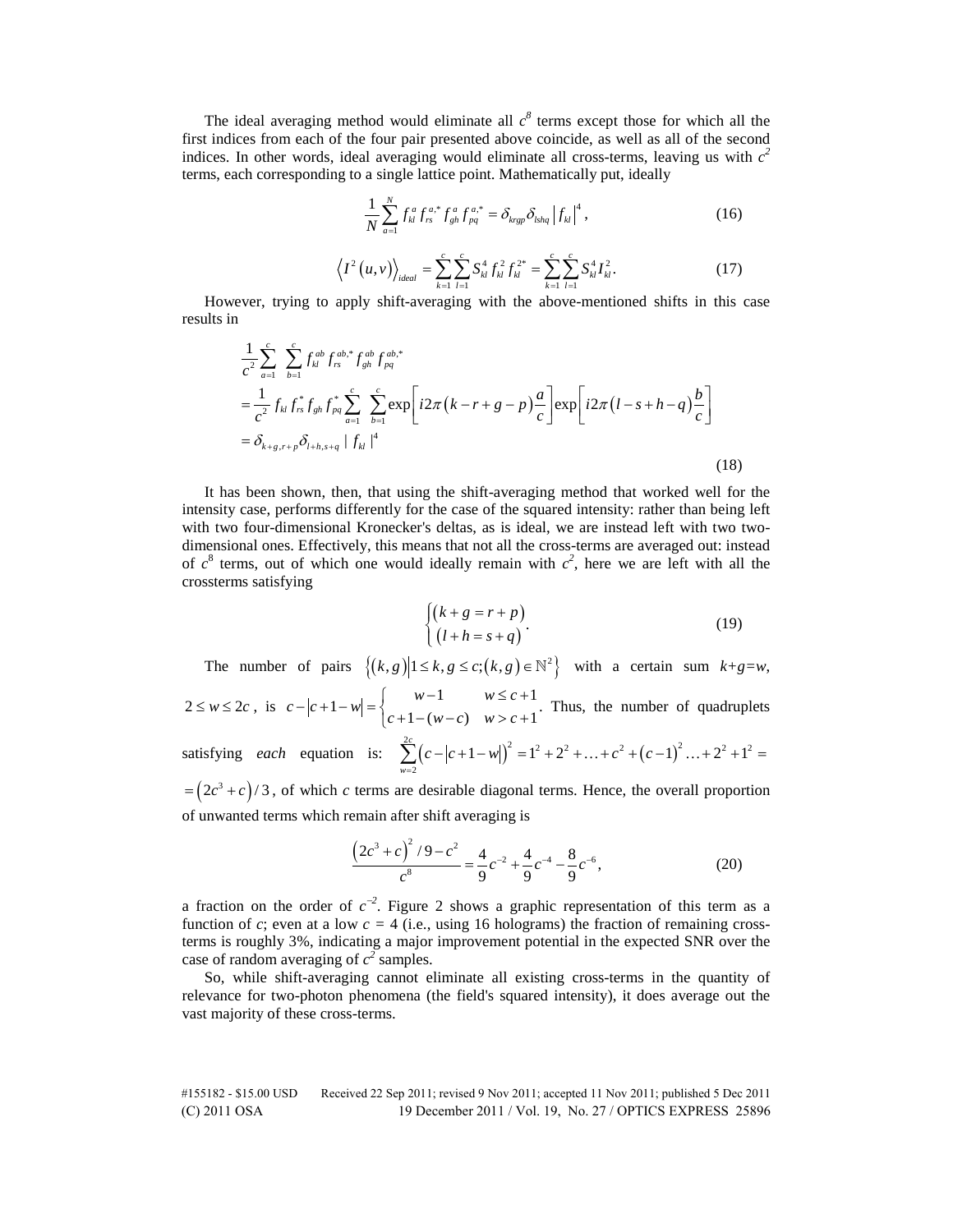

Fig. 2. Fraction of terms that remain out of  $c^8$  initial terms after shift averaging.

## **3. Simulation**

The previous result provides an initial indication that shift averaging may considerably ameliorate two-photon holographic speckle phenomena. To further evaluate this effect we calculated and shift-averaged holograms producing two different patterns (a square patch and multiple cross-like patches, see Fig. 3). For the different projected patterns we evaluated the speckle contrast, defined as the ratio between the standard deviation and the mean value of the signal of interest *G* (for example, one- or two-photon fluorescence), across the pattern's area:

$$
C = \frac{\sigma_G}{\langle G \rangle} \tag{21}
$$

As can be seen in Fig. 3(a), two-photon holographic speckle is much higher than in the one-photon case: without any averaging, the speckle contrast is about twice as large. However, as little as 4x4 averaging (16 holograms) significantly improves the two-photon



Fig. 3. Simulation of the performance of the shift-averaging method for one-photon and twophoton phenomena. (a) Performance for a single square patch (left panes) and a number of small patches (right panes). (b) Comparison of speckle contrast reduction for one- and twophoton shift-averaging and two-photon regular averaging as a function of the number of shifts in each direction, *c*.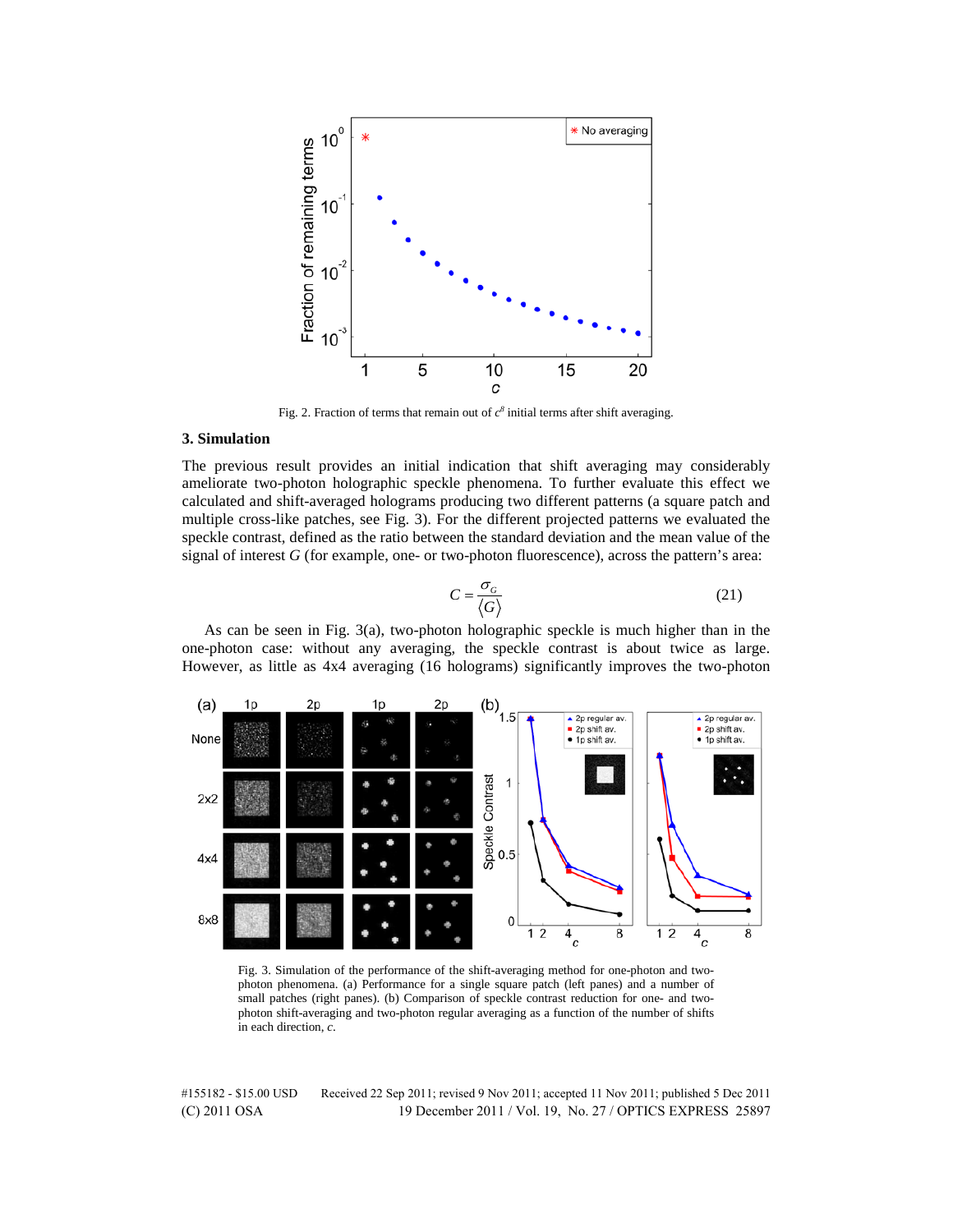holographic speckle, reducing it by a factor of 4 to 6. Moreover, compared to regular timeaveraging methods, not only is two-photon shift averaging beneficial in its significantly lower computational demands, but also in terms of the better speckle amelioration achieved using the same number of holograms, as shown in Fig. 3(b). This improvement appears particularly strong in the case of the pattern consisting of a number of patches - a difference that probably has to do with the smaller size of the contiguous patches. A point in a bigger patch is affected by more neighbors, requiring a larger c-by-c neighborhood to achieve the same speckle reduction effect obtained with a smaller patch.

## **4. Experimental results**

The performance of two-photon shift-averaging was then experimentally verified using a multiphoton SLM-based holographic projection system portrayed in Fig. 4. An ultrafast Titanium-Sapphire laser (MaiTai WB, Spectra-Physics), emitting 180-fs 800nm laser pulses was expanded and its polarization matched to that of the SLM (XY Phase, Boulder Nonlinear Systems), before having its width modified by another telescope (L1 and L2) to match the objective lens's back aperture (60x, Apo NIR; Nikon). A CCD (GC1380H, Prosilica) was used to image the reconstruction plane.



Fig. 4. Sketch of the optical system. BE – Beam Expander;  $\lambda/2$  – half-wave plate; SLM – Spatial Light Modulator; M – mirror; Lenses L1 and L2 form a telescope, while L3 is used to image the plane onto the CCD; DM – dichroic mirror; OL – Objective Lens; B – zero-order point blocker.

Figure 5 shows an example of shift averaging performed in the optical system portrayed above. A hologram corresponding to a pattern of several circular patches was calculated and displayed on the SLM. Upon projection onto a thin slide of fluorescein, the projected pattern gives rise to a very noisy two-photon fluorescence image. When applying 4x4 shift averaging, however, the high-frequency noise is mostly gone and the signal appears to be much smoother, accompanied by a speckle contrast reduction of about one order of magnitude.

#### **5. Discussion**

In this work, we have analyzed the performance of the shift-averaging method in the case of two-photon projection, where the observed excitation phenomenon is proportional to the squared intensity. We have shown analytically that shift-averaging eliminates many of the unwanted speckle terms in the average squared intensity pattern, although some unwanted